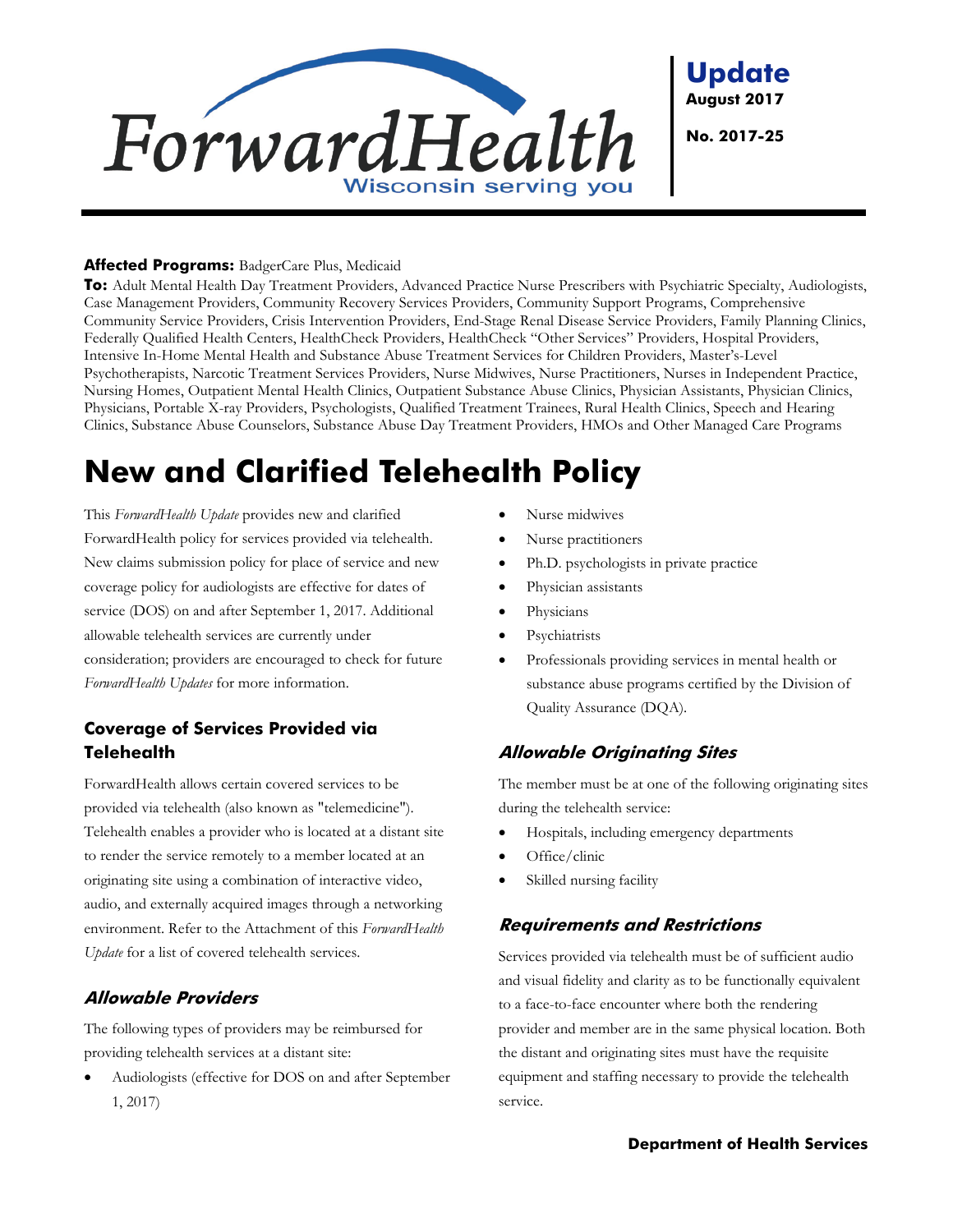Coverage of a service provided via telehealth is subject to the same restrictions as when the service is provided face-to-face [e.g., allowable providers, multiple service limitations, prior authorization (PA)].

Providers are reminded that Health Insurance Portability and Accountability Act of 1996 (HIPAA) confidentiality requirements apply to telehealth services. When a covered entity or provider utilizes a telehealth service that involves protected health information (PHI), the entity or provider will need to conduct an accurate and thorough assessment of the potential risks and vulnerabilities to PHI confidentiality, integrity, and availability. Each entity or provider must assess what are reasonable and appropriate security measures for his or her situation.

*Note:* Providers may not require the use of telehealth as a condition of treating a member. Providers must develop and implement their own methods of informed consent to verify that a member agrees to receive services via telehealth. These methods must comply with all federal and state regulations and guidelines.

#### **Noncovered Services**

The following are not covered as telehealth services:

- Telephone conversations
- Written electronic communications (e.g., email, texts)
- Store and forward services (defined as the asynchronous transmission of medical information to be reviewed at a later time by a provider at a distant site)
- Services that are not covered when delivered face-toface

## **Claims Submission and Reimbursement for Distant Site Providers**

Claims for services provided via telehealth by distant site providers must be billed with the same procedure code as would be used for a face-to-face encounter along with Healthcare Common Procedure Coding System (HCPCS) modifier GT (via interactive audio and video telecommunication systems).

Effective for DOS on and after September 1, 2017, claims must also include place of service (POS) code 02 (Telehealth: the location where health services and health-related services are provided or received through telehealth telecommunication technology). ForwardHealth reimburses the service rendered by distant site providers at the same rate as when the service is provided face-to-face.

#### **Ancillary Providers**

Claims for services provided via telehealth by distant site ancillary providers should continue to be submitted under the supervising physician's National Provider Identifier (NPI) using the lowest appropriate level office or outpatient visit procedure code or other appropriate *Current Procedural Terminology* (CPT) code for the service performed. These services must be provided under the direct on-site supervision of a physician who is located at the same physical site as the ancillary provider and must be documented in the same manner as services that are provided face-to-face.

## **Pediatric and Health Professional Shortage Area-Eligible Services**

Claims for services provided via telehealth by distant site providers may additionally qualify for pediatric (services for members 18 years of age and under) or Health Professional Shortage Area (HPSA)-enhanced reimbursement. Effective for DOS on and after September 1, 2017, pediatric and HPSA-eligible providers are required to indicate POS code 02, along with modifier GT and the applicable pediatric or HPSA modifier when submitting claims that qualify for enhanced reimbursement. For additional information regarding pediatric and HPSA incentive reimbursement, refer to the "Health Professional Shortage Areas" topic (topic #648) in the Amounts chapter of the Reimbursement section of the ForwardHealth Online Handbook.

## **Claims Submission and Reimbursement for Originating Site Facility Fee**

In addition to reimbursement to the distant site provider, ForwardHealth reimburses an originating site facility fee for the staff and equipment at the originating site requisite to provide a service via telehealth. Providers who serve as the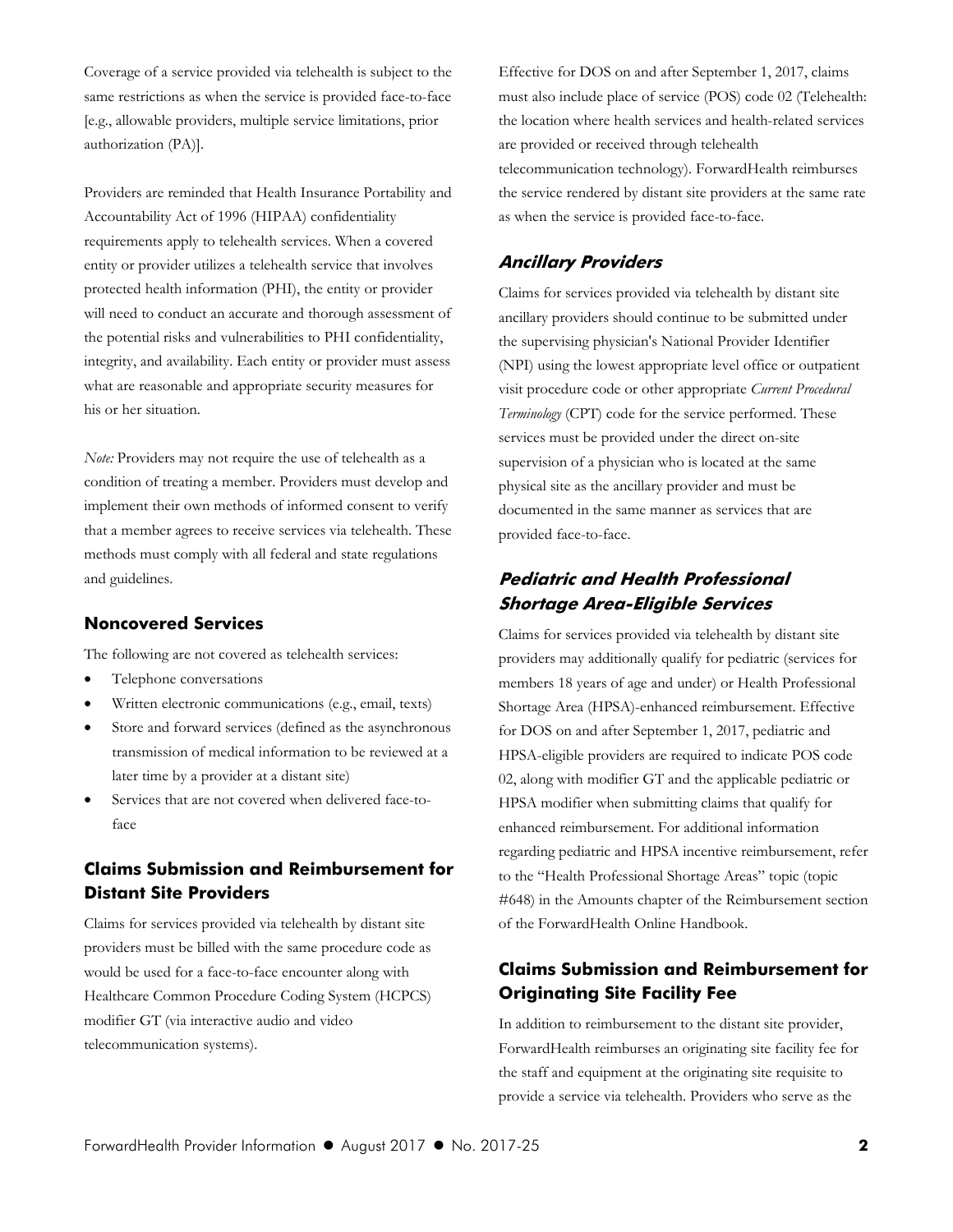originating site should bill the facility fee with HCPCS procedure code Q3014 (Telehealth originating site facility fee). HCPCS modifier GT should **not** be included with procedure code Q3014.

Providers who bill on a professional claim form should bill Q3014 with a POS code that represents where the member is located during the service. The POS must be a ForwardHealth-allowable originating site for procedure code Q3014 in order to be reimbursed for the originating site fee. The originating site fee will be reimbursed based on a maximum allowable fee. For the most current fee information, refer to the maximum allowable fee schedule, available on the ForwardHealth Portal at *www.forwardhealth.wi.gov/WIPortal/Subsystem/Publications/ MaxFeeHome.aspx*.

Providers who bill on an institutional claim form should bill Q3014 as a separate line item with the appropriate revenue code. ForwardHealth will reimburse these providers for the facility fee based on the provider's standard reimbursement methodology.

#### **Documentation Requirements**

All services provided via telehealth must be thoroughly documented in the member's medical record in the same manner as services provided face-to-face. As a reminder, documentation for originating sites must support the member's presence in order to submit a claim for the originating site facility fee. In addition, if the originating site provides and bills for services in addition to the originating site facility fee, documentation in the member's medical record should distinguish between the unique services provided.

## **Additional Policy for Certain Types of Providers**

#### **Out-of-State Providers**

ForwardHealth policy for services provided via telehealth by out-of-state providers is the same as ForwardHealth policy for services provided face-to-face by out-of-state providers. Out-of-state providers who do not have border status

enrollment with Wisconsin Medicaid are required to obtain PA before providing services via telehealth to BadgerCare Plus or Medicaid members. For information regarding Wisconsin Medicaid enrollment for out-of-state and border status providers, refer to the Provider Enrollment Information home page on the Portal at *www.forwardhealth.wi.gov/*. For information regarding PA requirements and submission options, refer to the Prior Authorization section of the applicable service area of the Online Handbook.

*Note:* Wisconsin Medicaid is prohibited from paying providers located outside of the United States and its territories, including the District of Columbia, Puerto Rico, the Virgin Islands, Guam, the Northern Mariana Islands, and American Samoa.

## **Certified Mental Health and Substance Abuse Treatment Providers**

Programs and services certified by the DQA in accordance with Wis. Admin. Code chs. DHS 34, 35, 36, 40, 61, 63, or 75 to provide mental health and substance abuse treatment programs or services are required to meet telehealth certification requirements if they plan to provide services via telehealth. Refer to Division of Mental Health and Substance Abuse Services Memo 2015-08/DQA Memo 2015-011, "Mental Health and Substance Abuse Telehealth – Criteria for Certification," for telehealth certification guidance.

### **Community Health Centers, Tribal Federally Qualified Health Centers, and Rural Health Clinics**

Community health centers (CHCs), tribal federally qualified health centers (FQHCs), and rural health clinics (RHCs) may serve as originating site and distant site providers for telehealth services.

#### Distant Site

Tribal FQHCs and RHCs may report services provided via telehealth on the cost settlement report when the FQHC or RHC served as the distant site and the member is an established patient of the tribal FQHC or RHC at the time of the telehealth service.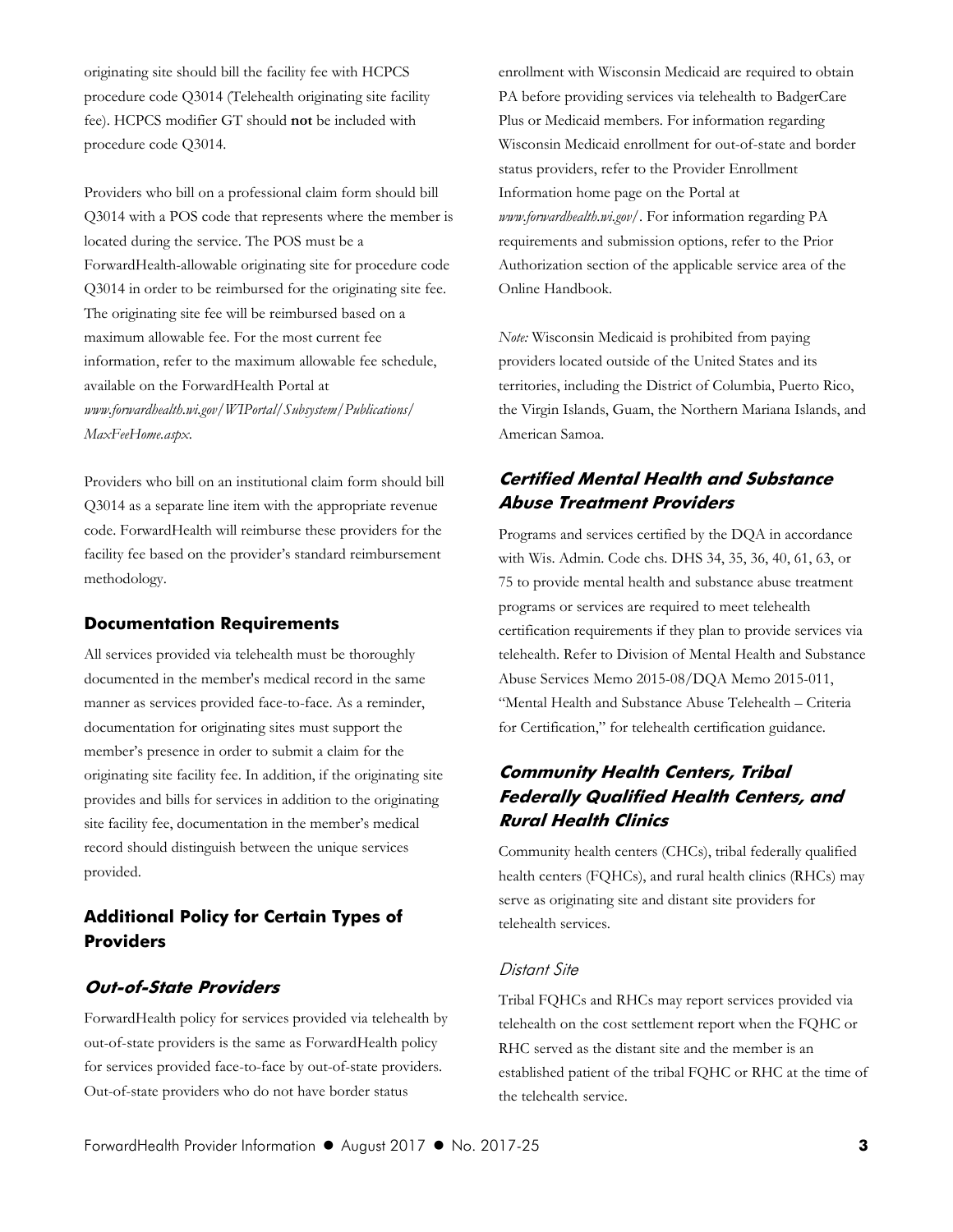CHCs may not report services provided via telehealth as an encounter. Instead, CHCs should submit claims for distant site services on a professional claim form and will be reimbursed in accordance with the fee schedule.

#### Originating Site

The originating site facility fee is not a tribal FQHC or RHC reportable encounter on the cost report. Any reimbursement for the originating site facility fee must be reported as a deductive value on the cost report.

For CHCs, originating site services should be billed, but no reimbursement will be issued as all costs for providing originating site services have already been incorporated into the prospective payment system (PPS) rates for CHCs. Claims billed by CHCs for originating site services may be used for future rate setting purposes.

## **Information Regarding Managed Care Organizations**

This *Update* contains fee-for-service policy and applies to services members receive on a fee-for-service basis only. For managed care policy, contact the appropriate managed care organization (MCO). MCOs are required to provide at least the same benefits as those provided under fee-for-service arrangements.

The ForwardHealth Update is the first source of program policy and billing information for providers.

Wisconsin Medicaid, BadgerCare Plus, SeniorCare, and Wisconsin Chronic Disease Program are administered by the Division of Medicaid Services, the Wisconsin Department of Health Services (DHS). The Wisconsin AIDS Drug Assistance Program and the Wisconsin Well Woman Program are administered by the Division of Public Health, DHS.

For questions, call Provider Services at 800-947-9627 or visit our website at www.forwardhealth.wi.gov/. P-1250

This *Update* was issued on 08/18/2017 and information contained in this *Update* was incorporated into the Online Handbook on 09/06/2017.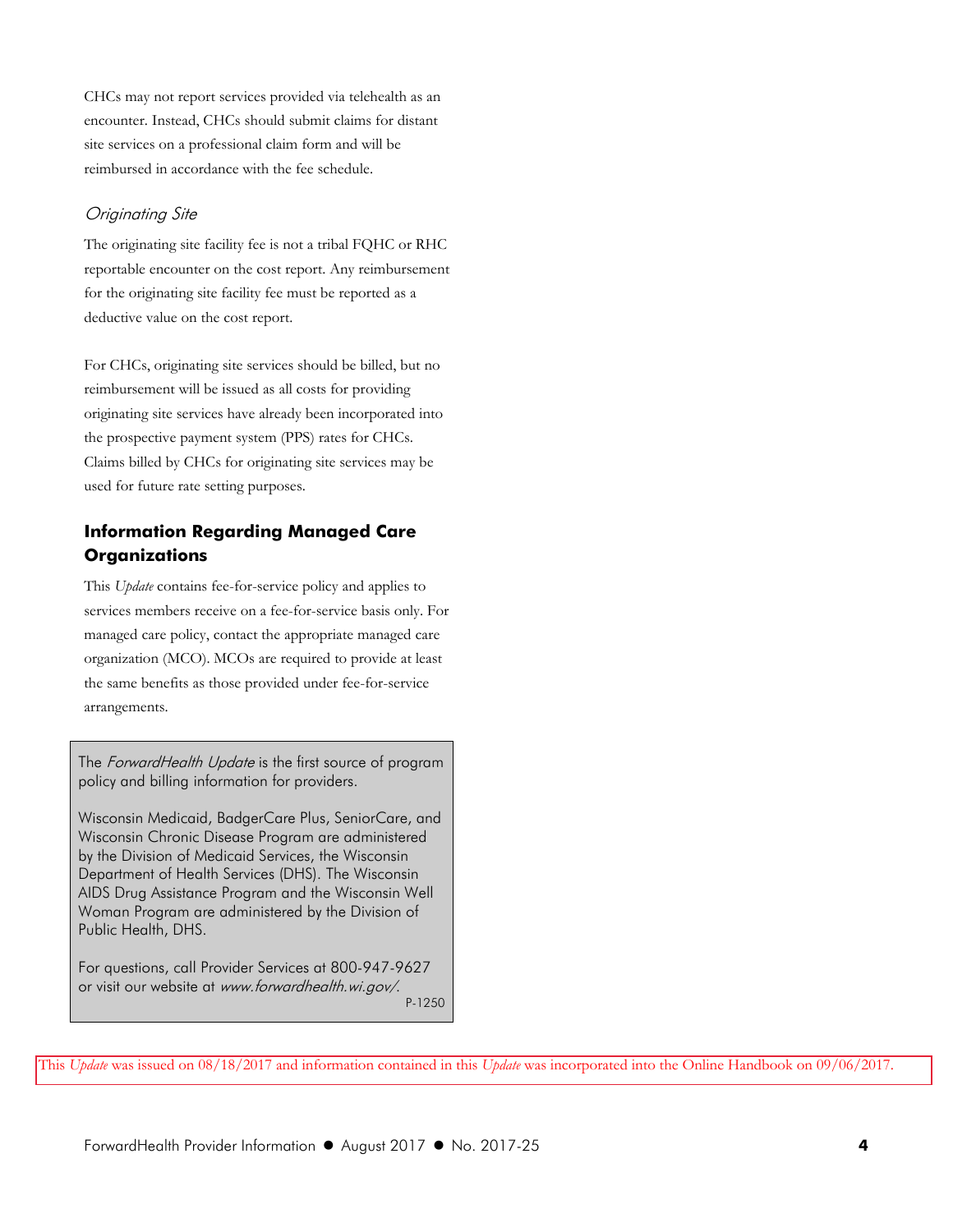# **ATTACHMENT Telehealth Covered Services**

The following list of services and applicable procedure codes may be covered as telehealth services when provided at distant sites. The procedure codes listed below are the only procedures currently allowed as telehealth services; however, this list is subject to change. To confirm that a procedure is allowable for a specific provider type, refer to the appropriate service-specific service area of the ForwardHealth Online Handbook, available at *www.forwardhealth.wi.gov/*. Providers are reminded of the following:

- The use of evaluation and management (E&M) codes is subject to E&M documentation guidelines as described in the Documentation topic (topic #3414) in the Evaluation and Management chapter of the Covered and Noncovered Services section of the Online Handbook.
- ForwardHealth only covers telehealth delivery of individual services. For those procedure codes that can be used for either individual or group services, providers may not submit claims for telehealth delivery of group services.
- Services delivered via telehealth are only covered when providers meet all other ForwardHealth program requirements for those services.
- Certified mental health or substance abuse treatment programs/services providers must meet the requirements described in the Division of Quality Assurance Memo 2015-011, "Mental Health and Substance Abuse Telehealth – Criteria for Certification," to provide services via telehealth.

| <b>Type of Service</b>                                                    | <b>Procedure Codes</b>                                                                   |
|---------------------------------------------------------------------------|------------------------------------------------------------------------------------------|
| Adult Mental Health Day Treatment Services                                | H2012 (for individual services only)                                                     |
| Audiology Services                                                        | 92550, 92585, 92586, 92587, 92588                                                        |
| Child/Adolescent Day Treatment Services<br>(HealthCheck "Other Services") | H2012 (for individual services only)                                                     |
| <b>Community Support Program Services</b>                                 | H0039 (for individual services only)                                                     |
| <b>Comprehensive Community Services</b>                                   | H2017 (for individual services only)                                                     |
| Crisis Intervention Services                                              | S9484                                                                                    |
| <b>End-Stage Renal Disease-Related Services</b>                           | 90951-90952, 90954-90958, 90960-90961, 90967-<br>90970                                   |
| Health and Behavior Assessment/Intervention                               | 96150-96152, 96154-96155                                                                 |
| Initial Inpatient Consultations                                           | 99251-99255                                                                              |
| Office or Other Outpatient Services                                       | 99201-99205, 99211-99215*                                                                |
| Office or Other Outpatient Consultations                                  | 99241-99245*                                                                             |
| Outpatient Mental Health Services (Evaluation,<br>Psychotherapy)          | 90785, 90791-90792, 90832-90834, 90836-90840,<br>90845-90847, 90849, 90875, 90876, 90887 |